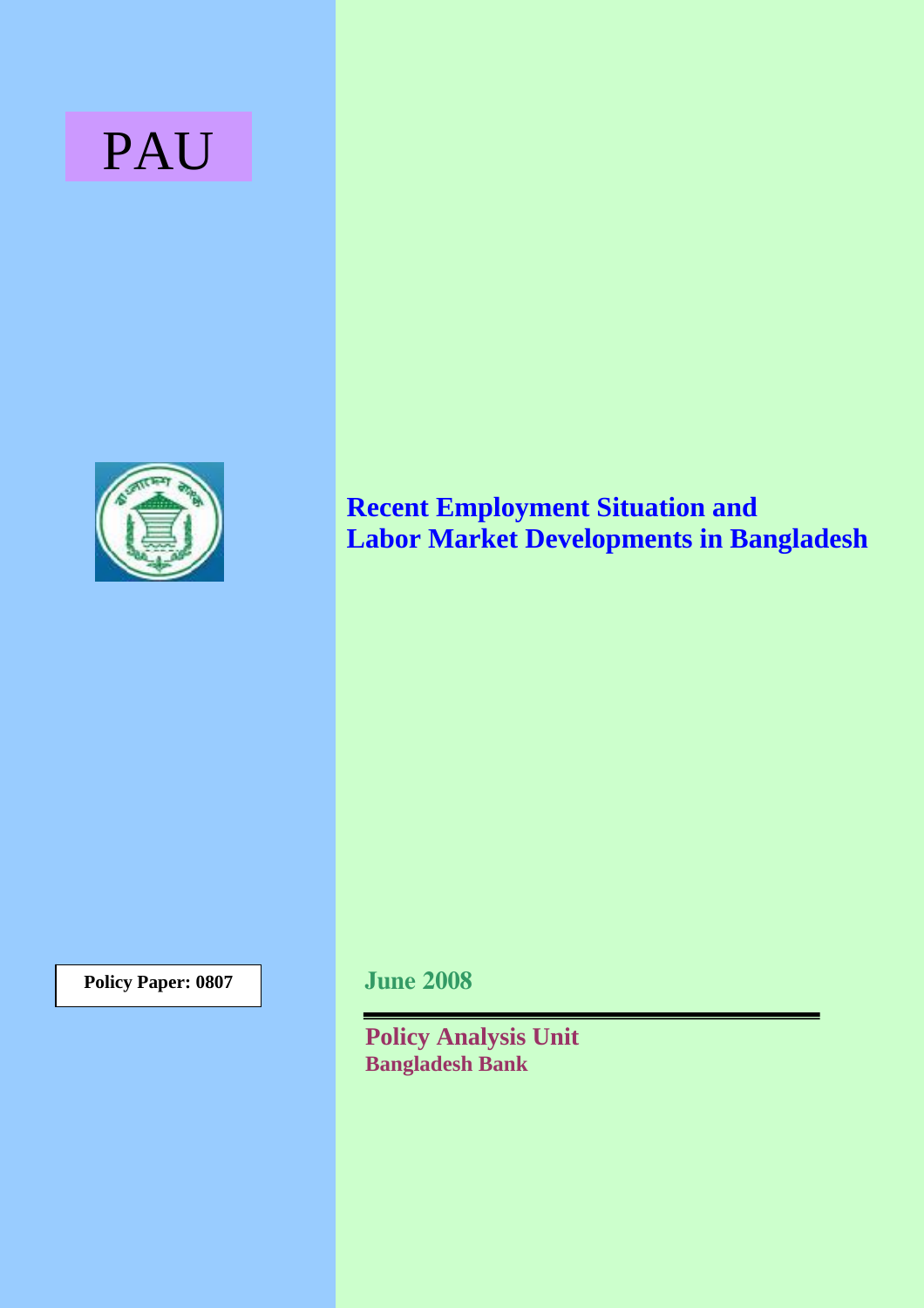# **Recent Employment Situation and Labor Market Developments in Bangladesh [\\*](#page-1-0)**

#### **1. Background**

 $\overline{a}$ 

Employment provides the key link between economic growth and poverty making it the major tool for poverty reduction in Bangladesh. The country's poverty reduction strategy would be sustainable if it is consistent with a well-articulated employment strategy that creates productive and decent employment opportunities so that workers of every level of skill, education, and training can get remunerative employment. For this, along with economic growth driven by sectors that are labor-intensive in nature and have greater potential of job creation, the policy framework needs to promote an employment-friendly environment, encourage labor-intensive restructuring in both formal and informal sectors, facilitate the skill development of the labor force, and bring about appropriate changes in labor market policies. In addition, the policies must seek to fulfill the aspirations of the people in their working lives including opportunities, incomes, rights, voices, and recognition.

This note examines recent trends in the labor market and employment situation in Bangladesh and draws some policy implications keeping the poverty reduction imperatives in view.

#### **2. Recent Developments in the Labor Market**

Bangladesh experienced a steady rise in GDP growth during the last five years (2003-2007) when it grew at an average annual rate of more than 6 percent compared with 5 percent over the previous five years. Higher growth, together with a fall in population growth to less than 1.5 percent in recent years, led to a rapid growth in per capita GDP.

Despite higher economic growth, employment grew at a relatively slow rate of 1.6 percent per annum since the 1990s. At the aggregate level, agriculture is still the largest sector of employment providing jobs to 22.8 million compared with 6.9 million in industry and 17.7 million in the services sector in  $2006$ .<sup>1</sup> With the labor force growing faster than the employment potential, the number of unemployed persons increased over time reaching 2.1 million in 2006. Although the 'standard' unemployment rate is low at 4.2 percent in 2006, it does not provide a real picture of the supply-demand balance including the degree of inefficiency that prevails in the labor market.<sup>[2](#page-1-2)</sup> For instance, the underemployment rate, calculated on the basis of number of hours worked per week, is high at 24.5 percent in 2006.

<span id="page-1-0"></span><sup>\*</sup> This note has been prepared by Md. Habibur Rahman (Senior Research Economist), Sayera Younus (Senior Research Economist), and Md. Sakhawat Hossain (Research Economist) of the Policy Analysis Unit (PAU), Bangladesh Bank. The authors would like to thank Dr. Salehuddin Ahmed, Governor, Bangladesh Bank and Dr. Mustafa K. Mujeri, Chief Economist, Bangladesh Bank for their thoughtful inputs, comments, and suggestions. However, the views expressed in the note are the authors' own and do not necessarily reflect the views of the Bangladesh Bank.

<span id="page-1-1"></span><sup>&</sup>lt;sup>1</sup> See, Key Findings of Labor Force Survey 2005-06, Bangladesh Bureau of Statistics, Ministry of Planning, Government of the People's Republic of Bangladesh, 2008.

<span id="page-1-2"></span><sup>2</sup> Following the ILO recommendation, the standard definition of unemployment considers any person of age 15 years and above as unemployed if he/she did not work at all during the preceding week of the survey (even an hour in the reference week) and was actively looking for work or was available for work but did not work due to temporary illness or because there was no work available.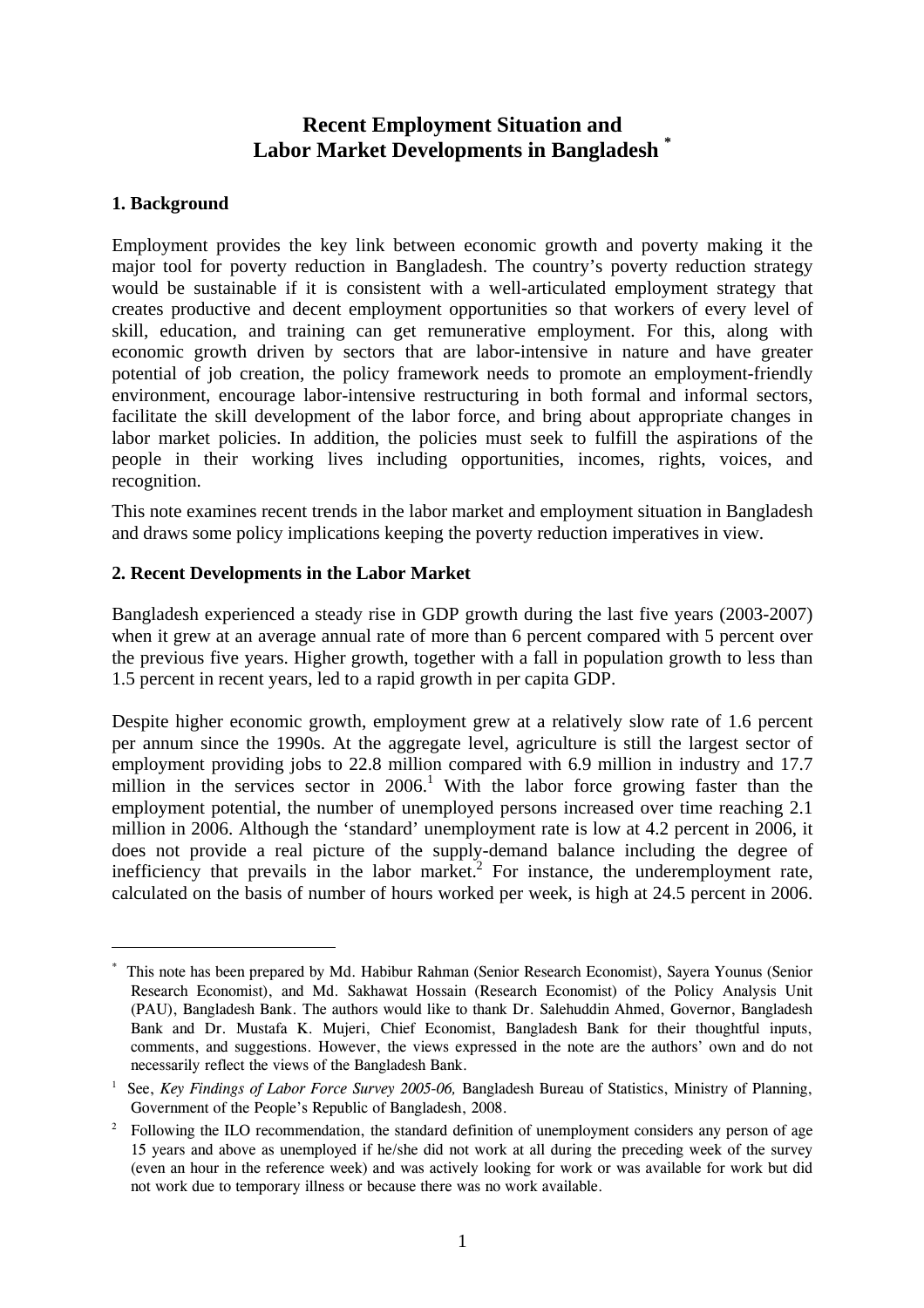At the aggregate level, several characteristics highlight the changes in the labor market between 2000 and 2006.

#### **Labor force participation rate**

The labor force participation rate increased from 54.9 percent in FY00 to 58.5 percent in FY06. One can observe significant gender difference in the participation rate. However, female participation rate rose faster during the period (from 23.9 percent to 29.2 percent) than that of the male participation rate (from 84.0 percent to 86.8 percent).



**Figure 1: Trends in labor force participation rate** 

# **Total labor force**

 $\overline{a}$ 

- Total labor force grew by 8.8 million during the period (from 40.7 million in FY00 to 49.5 million in FY06) giving an average of nearly 1.5 million new entrants per year. Of the total new entrants, 3.5 million (rising from 8.6 million to 12.1 million) were females and 5.2 million (rising from 32.2 million to 37.4 million) were males.<sup>3</sup>
- During the period, the rural labor force grew by 6.3 million (from 31.5 million to 37.8 million) of which 2.9 million were females (rising from 6.4 million to 9.3 million). On the other hand, urban labor force grew by 2.5 million (from 9.2 million to 11.7 million) of which 0.6 million (rising from 2.2 million to 2.8 million) were females.

Source: *LFS 2005-06,* BBS.

<span id="page-2-0"></span><sup>&</sup>lt;sup>3</sup> Discrepancies in numbers are due to rounding. This is applicable in other parts of the note where such discrepancies exist.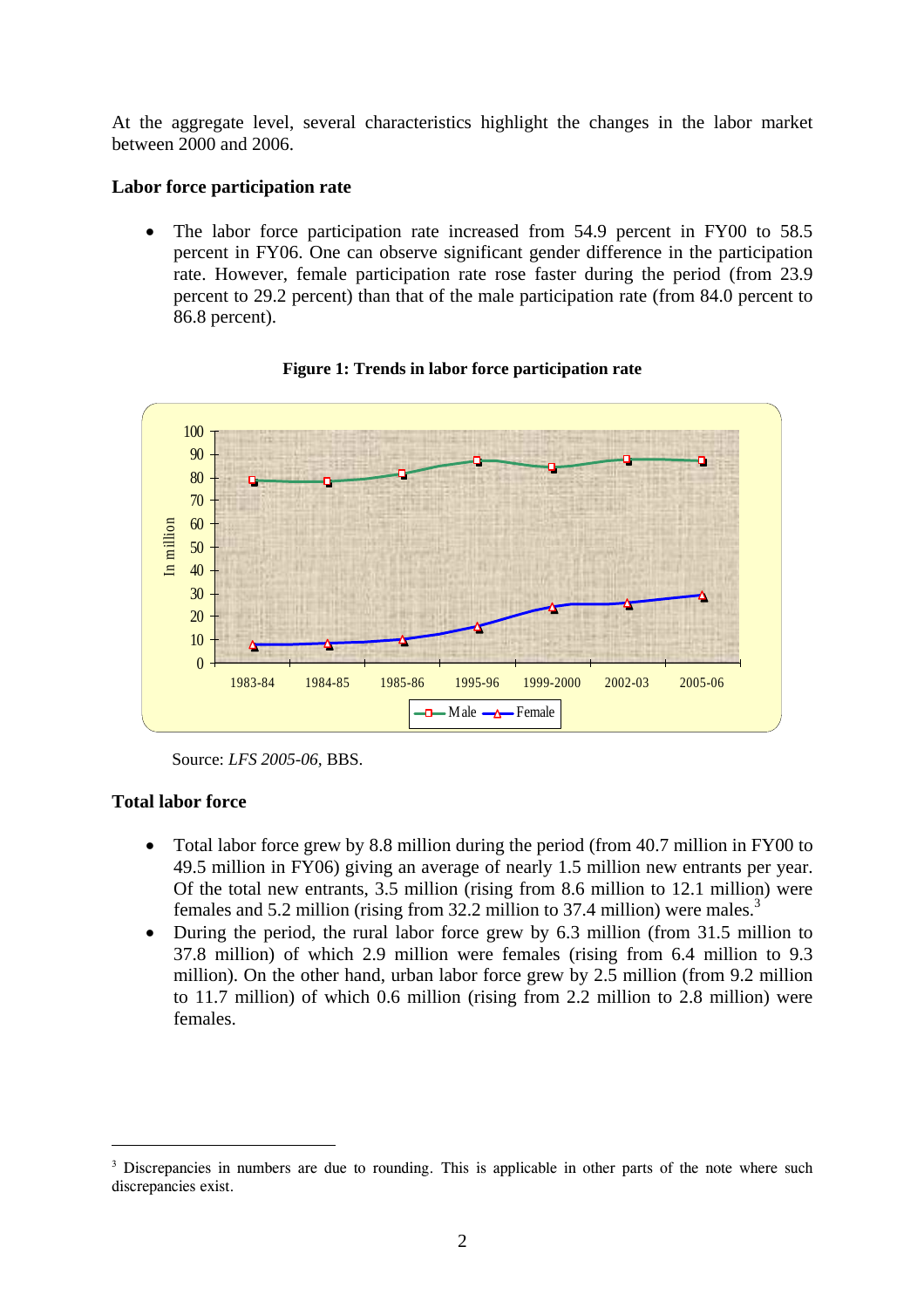# **Employed labor force**

- Total employed labor force increased by 8.4 million (from 39.0 million to 47.4 million) of which 3.4 million (rising from 7.9 million to 11.3 million) were females and 5.0 million (rising from 31.1 million to 36.1 million) were males.
- Rural employed labor force grew by 5.8 million (from 30.3 million to 36.1 million) of which 2.7 million (rising from 5.9 million to 8.6 million) were females; while urban employed labor grew by 2.6 million (from 8.7 million to 11.3 million) of which 0.7 million (rising from 2.0 million to 2.7 million) were females.

#### **Unemployed labor force**

The overall unemployment rate declined marginally from 4.3 percent in FY00 to 4.2 percent in FY06; the male unemployment rate remained unchanged at 3.4 percent while that for females declined from 7.8 percent to 7.0 percent. The underemployment rate, however, increased sharply from 16.6 percent to 24.5 percent. The male underemployment rate was 10.9 percent in 2006; while the underemployment rate for females was staggering at 68.3 percent.

#### **Employment by sector**

• In terms of sector of employment, agriculture provided employment to 22.8 million (48 percent), industry to 6.9 million (15 percent), and services sector to 17.7 million (37 percent) in 2006. This may be seen in the backdrop of the shares of contribution of these sectors to GDP in the same year, which were 22 percent for agriculture, 29 percent for industry, and 49 percent for the services sector.

#### **Formal and informal sector employment**

• Of the total employed labor, 10.2 million (22 percent) were employed in the formal sector while the remaining 78 percent were employed in the informal sector. Over the six year period between 2000 and 2006, only 0.6 million new jobs were created in the formal sector. The share of females in the formal sector employment is low at around 16 percent. Of the total female employed labor, only 14 percent are employed in the formal sector compared with a similar share of nearly 24 percent for male labor.

#### **Employment status**

- In terms of status in employment, self-employed workers form the largest category providing jobs to 42 percent of the total employed labor force in 2006 followed by 22 percent by unpaid family helpers, 18 percent by day laborers, 14 percent by employees, and 4 percent by employer and other categories. Of the reported 8.4 million new jobs, unpaid family helper category contributed more than two-thirds of the new jobs while self-employed labor contributed another 20 percent during 2000- 2006. The number of employers did not change while the contribution of employees to total additional job creation was only 1 percent.
- Female workers are especially disadvantaged in terms of quality of employment. Of the 10.3 million laborers who are employed as unpaid family workers, 6.8 million (66 percent) were female workers in 2006. This also shows that, of the 11.3 million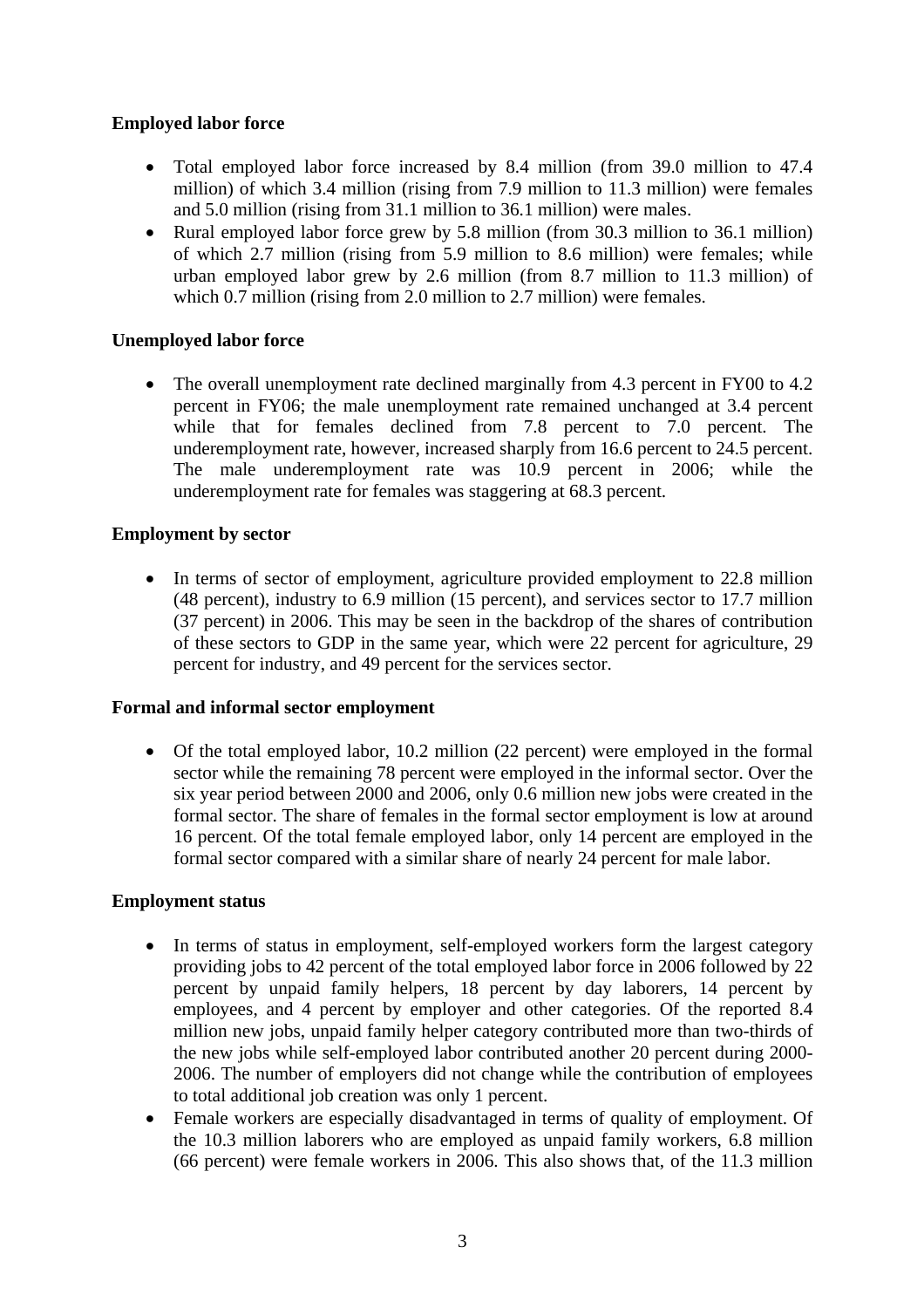female labor employed in 2006, 60 percent work as unpaid family workers while similar share for male employed labor is less than 10 percent.

#### **3. Key Issues in the Labor Market**

In a 'labor-surplus' economy such as Bangladesh, the developments in the labor market are crucial to bringing about desirable changes in growth possibilities and meeting poverty reduction and other social goals. For ensuring such a process of growth, public policies and investments need to ensure more equitable income and asset distribution and economic growth needs to be inclusive such that it generates more income and employment for the poor[.4](#page-4-0) In particular, a key challenge is to expand decent employment opportunities through both wage and self-employment to absorb the growing labor force. For this, an important agenda is to address some key issues in the country's labor market and adopt a consolidated and gender-sensitive strategy toward developing the labor market with capacity of sustaining rapid growth of productivity-enhancing employment in the economy.

# **Educational status of labor force**

The level of productivity and earnings and, hence the access to remunerative employment, of an individual is positively related to his/her level of education. With significant increase in enrollment rates in Bangladesh, the educational profile of the labor force has somewhat improved over the years creating better potential for skill development. The available information on the level of education of the youth labor force shows that the share of the labor force with no education significantly declined since the 1980s (42 percent in 2003 compared with 62 percent in 1984) while the proportion of the labor force with basic schooling (grades 1-5) and secondary education (grades 6-10) increased: from 18 percent to 19 percent having primary education and from 12 percent to 25 percent with secondary education. The proportion of the labor force with no education, however, remains particularly high amongst rural and female workers. During 2003, 47 percent of the female workers had no education compared with 40 percent of the male labor. Moreover, only 5 percent of the employed labor was engaged in professional and technical occupation in 2006. This shows the urgent need to give due importance, along with better access to education, to technical and vocational training for the labor force to increase productivity and ensure wider diffusion of better technologies.

#### **Underemployment issues**

 $\overline{a}$ 

Conceptually, the notion of underemployment is related to a situation when a person's employment is inadequate in terms of hours of work, income earnings, productivity and use of skills, and the person is looking for better or additional work in conformity with his/her education and skills. In practice, the measurement of underemployment faces a number of difficulties and the adopted methodology in Bangladesh is to estimate underemployment on the basis of hours worked alone. The adopted norm is to treat those who work less than 35 hours during the reference week of the survey as underemployed.

The perception of the labor market substantially changes when underemployment is taken into account in assessing the status of the labor force in Bangladesh. The information on hours worked shows that a total of 15.1 million (which is about 35 per cent of the employed

<span id="page-4-0"></span><sup>&</sup>lt;sup>4</sup> In addition to such a pattern of growth, several other elements, e.g., human development, women's advancement, social protection, and participatory governance are essential in order to provide the poor with access to assets, enhance their voice, and improve other non-material dimensions of well-being including security, power, and social inclusion.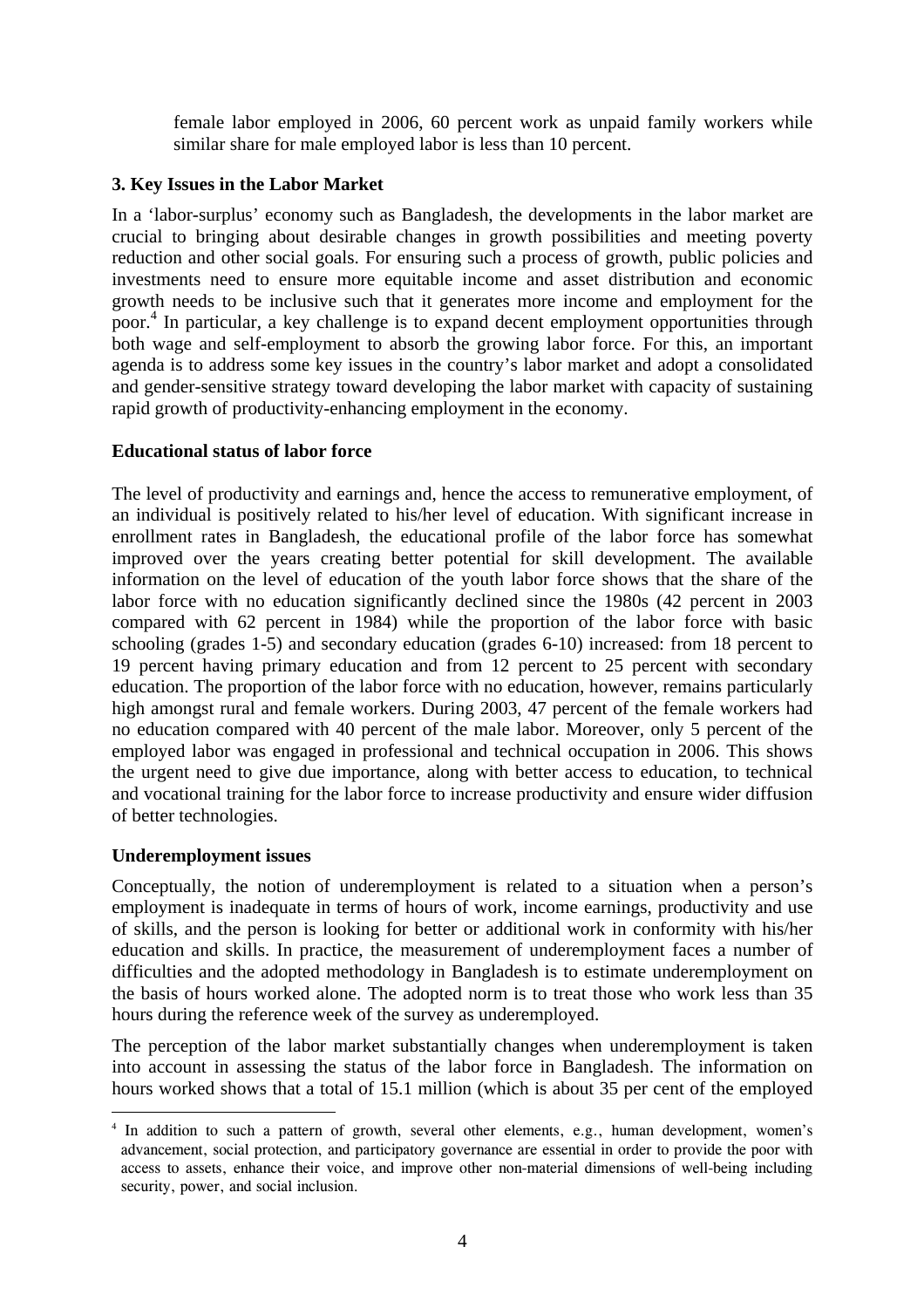labor of 44.3 million) were underemployed in 2003. This shows an extremely high level in the number of the people who work less than 35 hours per week. Also the information shows high incidence of underemployment in rural areas and among the female labor force. During 2003, the share of the employed labor force who worked less than 35 hours per week was nearly 36.4 percent in the rural areas compared with 26.7 percent in the urban areas and was as high as 72.3 percent among females against 23.1 percent for males. Of the total number of underemployed labor, nearly 47 per cent were females.

Available data, however, do not reveal the nature of the constraints that result in low working hours of women and whether these underemployed female workers would be able to work for longer hours if such opportunities are available in view of their exclusive burden of working in the reproductive and household activities. At the same time, it is also true that a large part of the working population is pushed to working for long hours presumably to meet survival needs due to low productivity of their work.

# **Youth unemployment**

Youth employment has a special significance in Bangladesh since the nature and extent of employment of the youth is an important indicator of the additional employment generating capacity of the economy. Alternatively, the extent of unemployment of youth labor indicates the failure of the growth process to create enough jobs for the new entrants to the labor force and, consequently, the loss of potential income and welfare.

In quantitative terms, nearly 35 percent of the labor force in 2006 consisted of youth labor (15-29 years) although the share of youth is about 40.6 percent in total working aged population (15 years and above). Between 2000 and 2006, although the total labor force increased by nearly 9 million, the number of youth labor increased by 2.8 million. Significant gender difference in the growth of male and female labor may also be noted during the period. While the absolute number of male youth labor increased by 2.6 million, the number of youth female labor declined by 0.2 million mainly due to decline in participation rate.

The failure to provide adequate employment opportunities especially to youth labor has significant economic and social implications in Bangladesh. The bulk of the country's unemployed labor belongs to the youth labor category. In 2003, the share of unemployed youth labor in total unemployed labor was 60 percent revealing that 1.2 million out of a total of 2.0 million unemployed persons were youth. The trends are similar for both female and male youth as well as in rural and urban areas. For the youth labor, the disadvantaged situation is also reflected in high youth unemployment rate compared with the overall unemployment rate in the country. While the unemployment rate for the labor force as a whole was 4.3 percent in 2003, the youth unemployment rate was recorded at 6.3 percent.

# **Gender inequality**

A close view on some major indicators shows the existence of high gender difference in economically active population in Bangladesh. Out of a total labor force of 40.7 million in 2000, females constituted only 8.6 million (21 per cent) which rose to 12.1 million (24 percent) of total labor force of 49.5 million in 2006. The share of female employed labor in total employed labor is very similar (20 percent and 24 per cent for the two years respectively). This shows that 29.4 million out of 35.1 million persons (84 per cent) who are not in the labor force are women. The figures also show that the sectoral pattern of employment of female workers is somewhat more diversified. Around 68 percent of the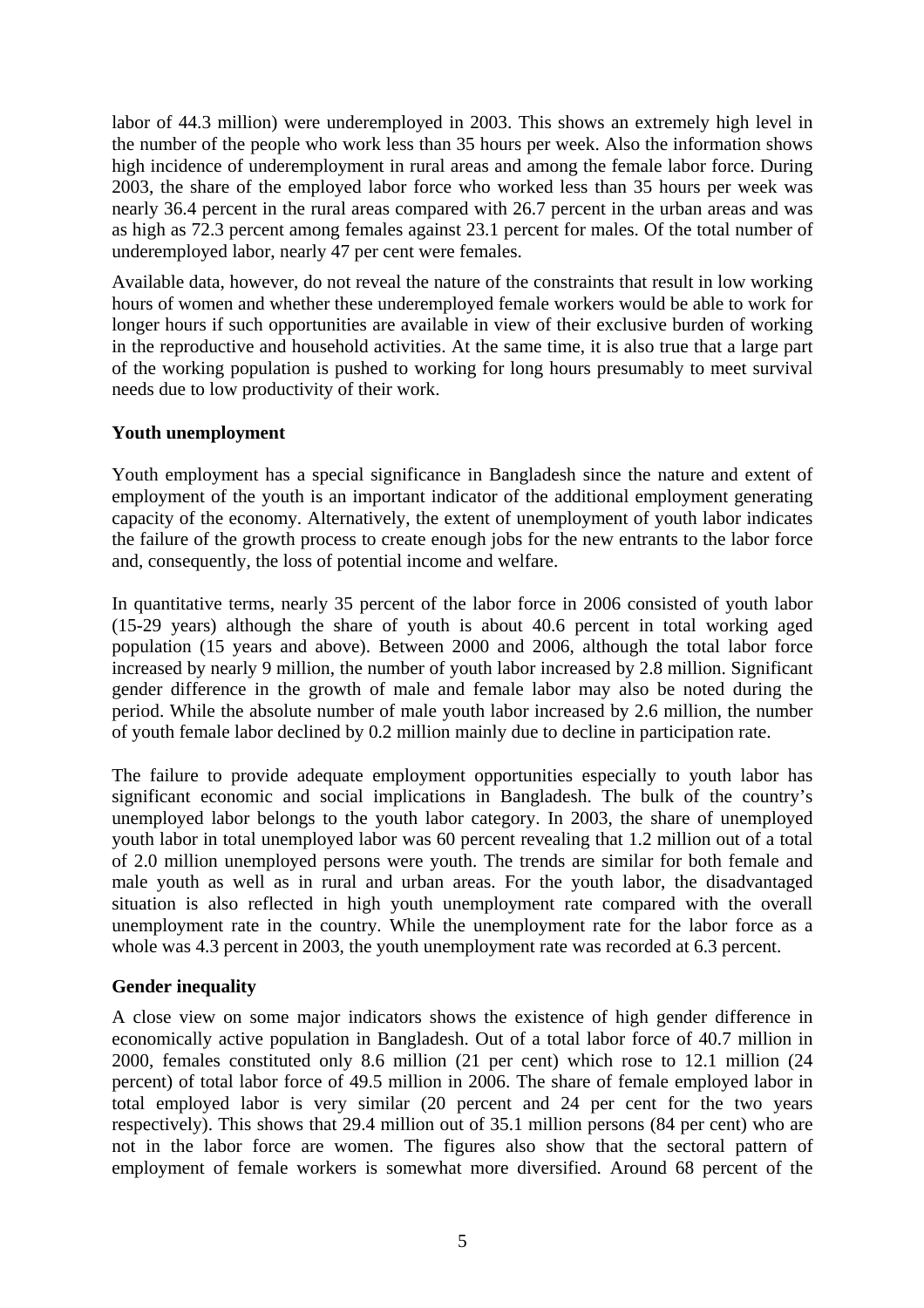female workers are employed in agriculture, forestry and fisheries sectors compared with 42 percent for the male workers (Table 1).

|               |                                              |        |      | (in million) |
|---------------|----------------------------------------------|--------|------|--------------|
|               |                                              | Female | Male | Total        |
| $1_{-}$       | Economically active population               | 12.1   | 37.4 | 49.5         |
| 2.            | Unemployed population                        | 0.9    | 1.2  | 2.1          |
| $\mathcal{E}$ | Not in labor force                           | 29.4   | 5.7  | 35.1         |
| 4.            | Employed population                          | 11.3   | 36.1 | 47.4         |
|               | Sectoral distribution of employed population |        |      |              |
|               | a. Agriculture, forestry, and fisheries      | 7.7    | 15.1 | 22.8         |
|               | b. Industry                                  | 1.4    | 5.5  | 6.9          |
|               | c. Services                                  | 2.2    | 15.5 | 17.7         |

#### **Table 1: Gender differences in labor force, 2006**

Source: *2005-2006 Labor Force Survey*, BBS.

|                              |              |                  | (in million) |  |
|------------------------------|--------------|------------------|--------------|--|
|                              | Female       | Male             | Total        |  |
| A. Sector                    |              |                  |              |  |
| Formal                       | 1.6          | 8.6              | 10.2         |  |
| Informal                     | 9.7          | 27.5             | 37.2         |  |
| Total                        | 11.3         | 36.1             | 47.4         |  |
| B. Status                    |              |                  |              |  |
| Regular paid employee        | 1.3          | 5.3              | 6.6          |  |
| Employer                     | $\mathbf{0}$ | 0.1              | 0.1          |  |
| Self-employed                | 1.8          | 18.1             | 19.9         |  |
| Unpaid family worker         | 6.8          | 3.5              | 10.3         |  |
| Irregular paid worker        | 0.2          | 0.8              | 1.0          |  |
| Day laborer                  | 0.7          | 7.9              | 8.6          |  |
| Domestic worker/maid servant | 0.3          | $\boldsymbol{0}$ | 0.3          |  |
| Others                       | 0.2          | 0.4              | 0.6          |  |
| Total                        | 11.3         | 36.1             | 47.4         |  |

#### **Table 2: Employment status of female and male workers, 2006**

Source: *2005-2006 Labor Force Survey,* BBS.

In terms of earnings, paid female workers receive much less compared with their male counterparts. The information from the 2003 labor force survey shows that, in the case of paid day laborers, the daily average wage for males in rural areas was 68 percent higher than the average female wage. In urban areas, similar difference was 79 percent. For the salaried workers, 20 percent of the females compared with only 9 percent of the males earned Tk. 1,000 or less per month. On the other hand, only 31 percent female workers earned more than Tk. 2,500 per month while similar share was 63 percent for male workers. The disadvantaged situation of women is also evident in the case of all other categories of employment. In view of the persistence of low wages for female workers and significant gender differences across all sectors and all categories of workers in the labor market, it is important for Bangladesh to ensure better paid work along with better paid employment opportunities for women to promote growth with equity and address the gender related concerns of human rights, efficiency and well being.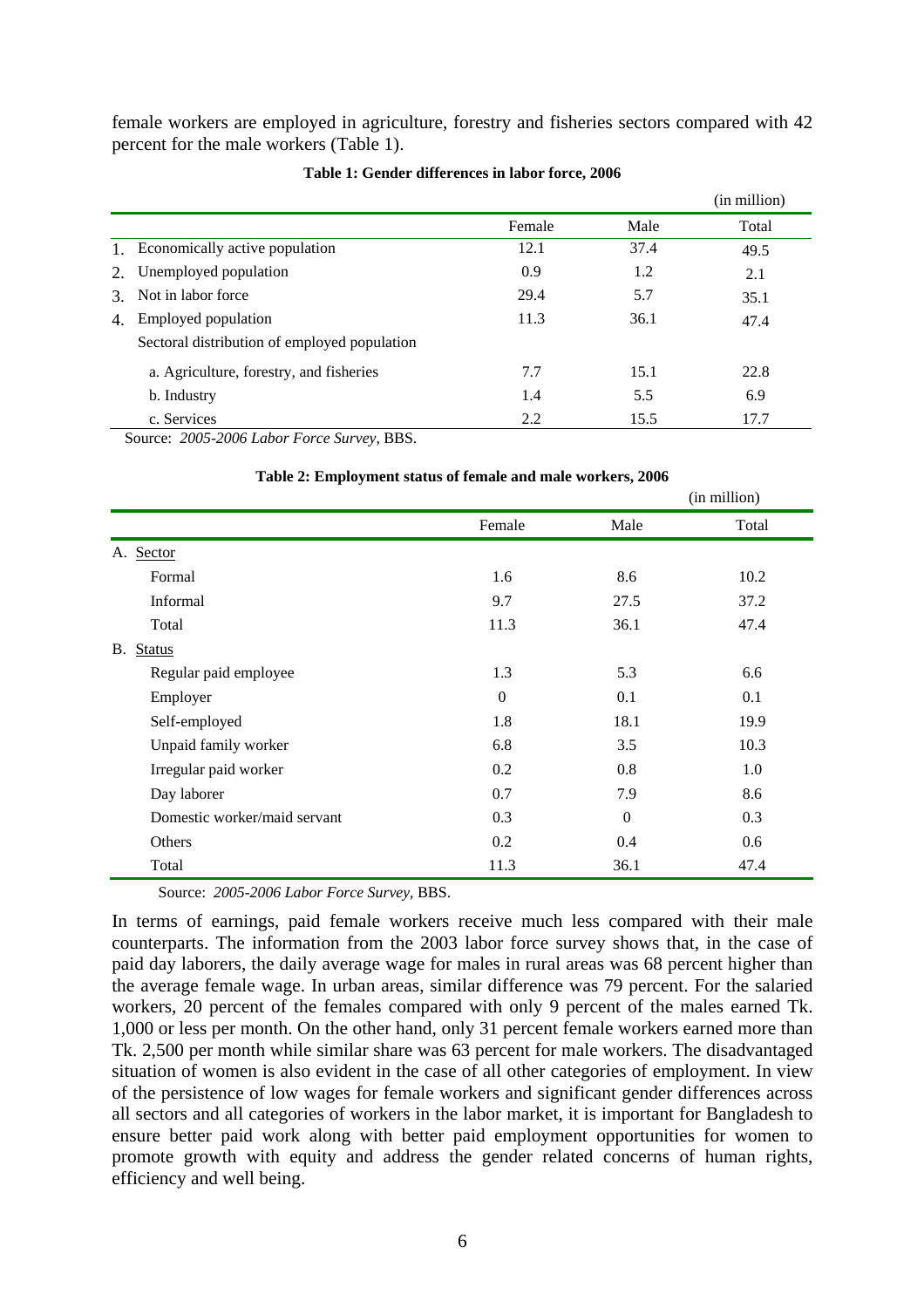#### **4. Employment Outlook**

The total number of employed labor was 47.4 million in 2006. Since no data on recent employment situation are available, this section provides estimated employment in FY07 and FY08 and projected employment in FY09 using sectoral employment coefficients.<sup>5</sup>

The employment coefficients of different sub-sectors in agriculture are still high relative to other sectors despite the adoption of modern and, in some cases, labor saving technologies in different agricultural operations. The estimated employment coefficients show that in FY06, 36 jobs were created per million Taka of value addition in agriculture compared with 8 in industry and 12 in services sector. Obviously, the employment coefficients differ among various sub-sectors showing the potential of increasing employment through a careful selection of sub-sectoral activities and production technologies.

#### **Table 3: Projected labor market situation**

|                          |         |                            | (in million)               |                            |  |
|--------------------------|---------|----------------------------|----------------------------|----------------------------|--|
|                          | 2005-06 | <b>FY07</b><br>(estimated) | <b>FY08</b><br>(estimated) | <b>FY09</b><br>(projected) |  |
| <b>Total labor force</b> | 49.50   | 50.60                      | 51.80                      | 53.04                      |  |
| Employed labor           | 47.43   | 48.49                      | 49.74                      | 51.05                      |  |
| Unemployed labor         | 2.07    | 2.11                       | 2.06                       | 1.99                       |  |
| Unemployment rate        | 4.18    | 4.17                       | 3.98                       | 3.76                       |  |

Source: *2005-06 Labor Force Survey, BBS and authors' calculation.* 

|                                             |         |                            |                            | (in million)               |
|---------------------------------------------|---------|----------------------------|----------------------------|----------------------------|
| <b>Sector</b>                               | 2005-06 | <b>FY07</b><br>(estimated) | <b>FY08</b><br>(estimated) | <b>FY09</b><br>(projected) |
| 1. Agriculture                              | 22.83   | 22.89                      | 23.41                      | 24.07                      |
| Crops and horticulture                      | 20.93   | 20.95                      | 21.37                      | 21.96                      |
| Forestry                                    | 0.74    | 0.75                       | 0.79                       | 0.82                       |
| Fisheries                                   | 1.16    | 1.19                       | 1.24                       | 1.29                       |
| 2. Industry                                 | 6.90    | 7.08                       | 7.20                       | 7.43                       |
| Mining and quarrying                        | 0.10    | 0.11                       | 0.12                       | 0.13                       |
| Manufacturing                               | 5.20    | 5.26                       | 5.27                       | 5.33                       |
| Electricity, gas and water supply           | 0.10    | 0.11                       | 0.11                       | 0.12                       |
| Construction                                | 1.50    | 1.61                       | 1.70                       | 1.85                       |
| 3. Services                                 | 17.70   | 18.52                      | 19.13                      | 19.55                      |
| Trade, hotel & restaurants                  | 7.80    | 8.29                       | 8.46                       | 8.50                       |
| Transport, storage & communication          | 4.00    | 4.02                       | 4.21                       | 4.32                       |
| Finance, business services and real estate  | 0.70    | 0.71                       | 0.75                       | 0.80                       |
| Health, education, public admin and defense | 2.60    | 2.77                       | 2.86                       | 2.91                       |
| Community, social and personal services     | 2.60    | 2.72                       | 2.85                       | 3.02                       |
| <b>Total</b>                                | 47.43   | 48.49                      | 49.74                      | 51.05                      |

#### **Table 4: Projected employment in major sectors**

Source: 2005-06 Labor Force Survey, BBS and authors' calculation.

$$
L_t = \sum L_{jt} = \sum l_j V_{jt}
$$

 $\overline{a}$ 

<span id="page-7-0"></span>**<sup>5</sup>** The employment coefficient is defined as the number of labor employed per unit of output (value added) in a specific sector of the economy. Under the methodology, total employment is estimated as:

where, L<sub>t</sub> is total number of employed labor in year t, L<sub>it</sub> is number of employed labor in sector j in year t, l<sub>i</sub> is the employment coefficient of sector j, and V  $_{it}$  is the output (value added) of sector j in year t.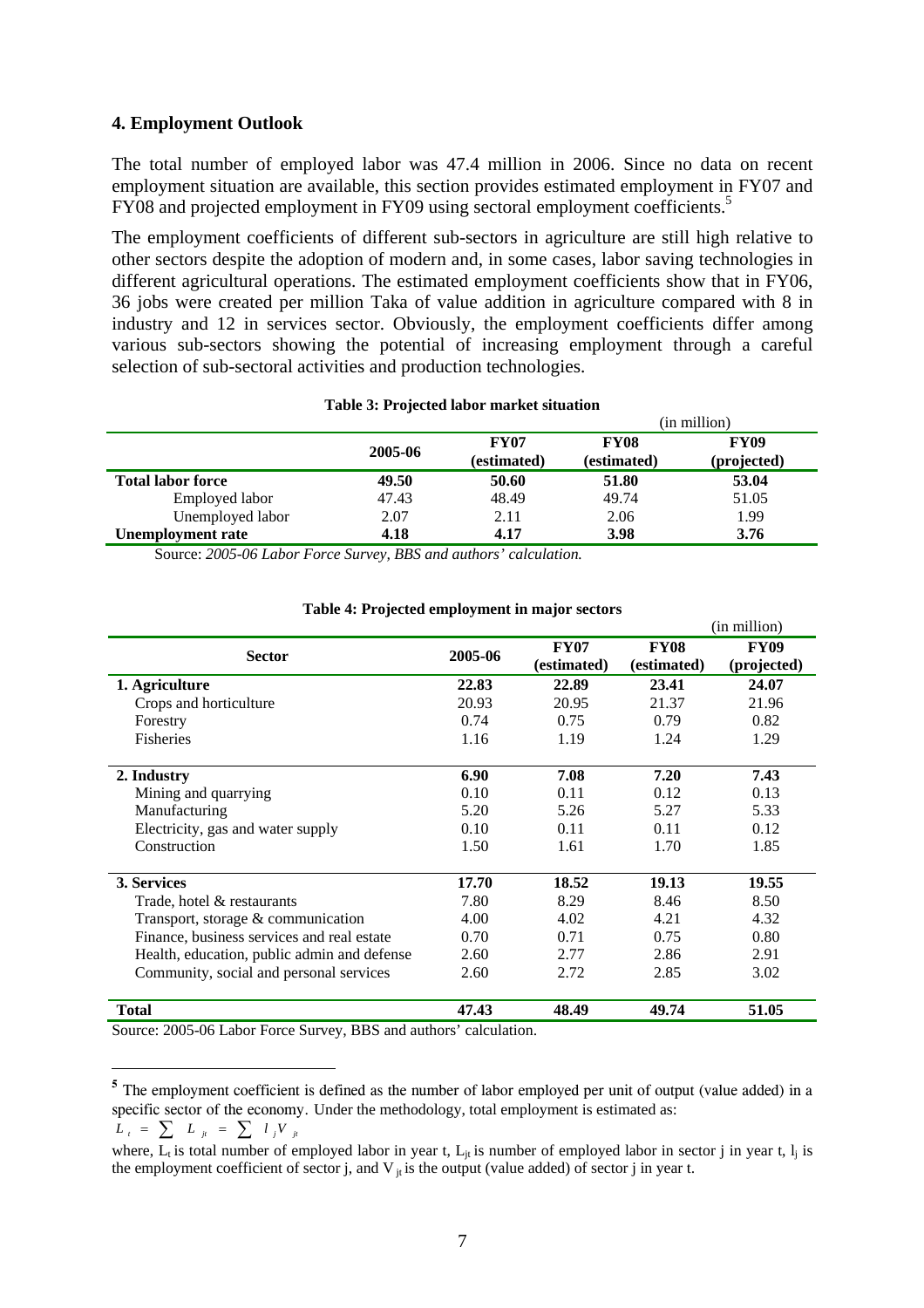The projected labor market situation during FY09 is summarized in Tables 3 and 4. Taking LFS 2005-06 labor supply and demand as the base, total labor force is estimated to grow to 50.6 million, 51.8 million, and 53.0 million in FY07, FY08 and FY09 respectively. In FY07, the number of employed labor is estimated at 48.5 million leaving a total of 2.1 million people unemployed. This gives an unemployment rate of 4.2 percent in FY07. In FY08, the estimated number of employed labor is 49.7 million leaving 2.1 million as unemployed resulting in an unemployment rate of nearly 4.0 percent. The projected employment level in FY09 is 51.1 million indicating an unemployment rate of 3.8 percent. The projected employment by broad economic sectors, as shown in Table 4, shows that agriculture and services sectors are likely to create most of the additional employment whereas employment in industry is likely to increase marginally largely due to additional employment creation in the construction sub-sector.

# **5. Conclusions and Policy Implications**

In Bangladesh, labor force participation is growing at a faster pace than the current employment generating capacity of the economy making it difficult for the country to absorb the incremental labor force in productive and remunerative employment. As such, the country needs higher and more employment intensive economic growth for which adoption of several complementary approaches could be useful, such as giving priority to more employment friendly growth policies, widening micro credit based and targeted employment generating programs and special schemes for new job creation especially in rural areas, and increasingly tapping overseas employment opportunities focusing on skill intensive jobs in the global market.

The poverty characteristics in the country show that agricultural labor households have a high incidence of poverty as do non-agricultural casual and unskilled workers. These characteristics indicate that labor is the main asset and the income source of the poor households in Bangladesh. For reducing poverty, policies therefore need to increase the returns to labor in both agriculture and non-agricultural activities and enable the poor to get more remunerative jobs in other sectors. Thus a virtuous cycle of rapid and labor intensive growth of the rural economy is necessary for which investments in education and skill development of the poor, giving them access to finance and technology, and ensuring the availability of basic infrastructure services in the rural areas are important facilitating factors. In the backdrop of persistence of low wages for female workers and significant gender differences across all categories of workers in the labor market, it is important to address the issue of better employment opportunities along with social and financial safety nets for women workers to ensure growth with equity. The policy framework needs to promote an employment friendly environment and support an employment led growth strategy through which Bangladesh can expand the opportunities for women and men to obtain productive and remunerative work.

With the current development philosophy of private sector led development, a vibrant, innovative and diversified private sector is the key to creating productive employment opportunities in the economy. In this effort, the government's role is to remove the bottlenecks, create the institutions, put in place rules and regulations, and facilitate the private sector entrepreneurs in different fields to promote an employment-friendly production structure supported by public policies and facilities.

Private initiatives are encouraged when government policies are favorable over a longer term horizon. Policies like providing necessary tax incentives to productive and employmentintensive investment projects, easy access to credit, effective tariff structures that encourage domestic production, and other fiscal and monetary measures that assure potential investors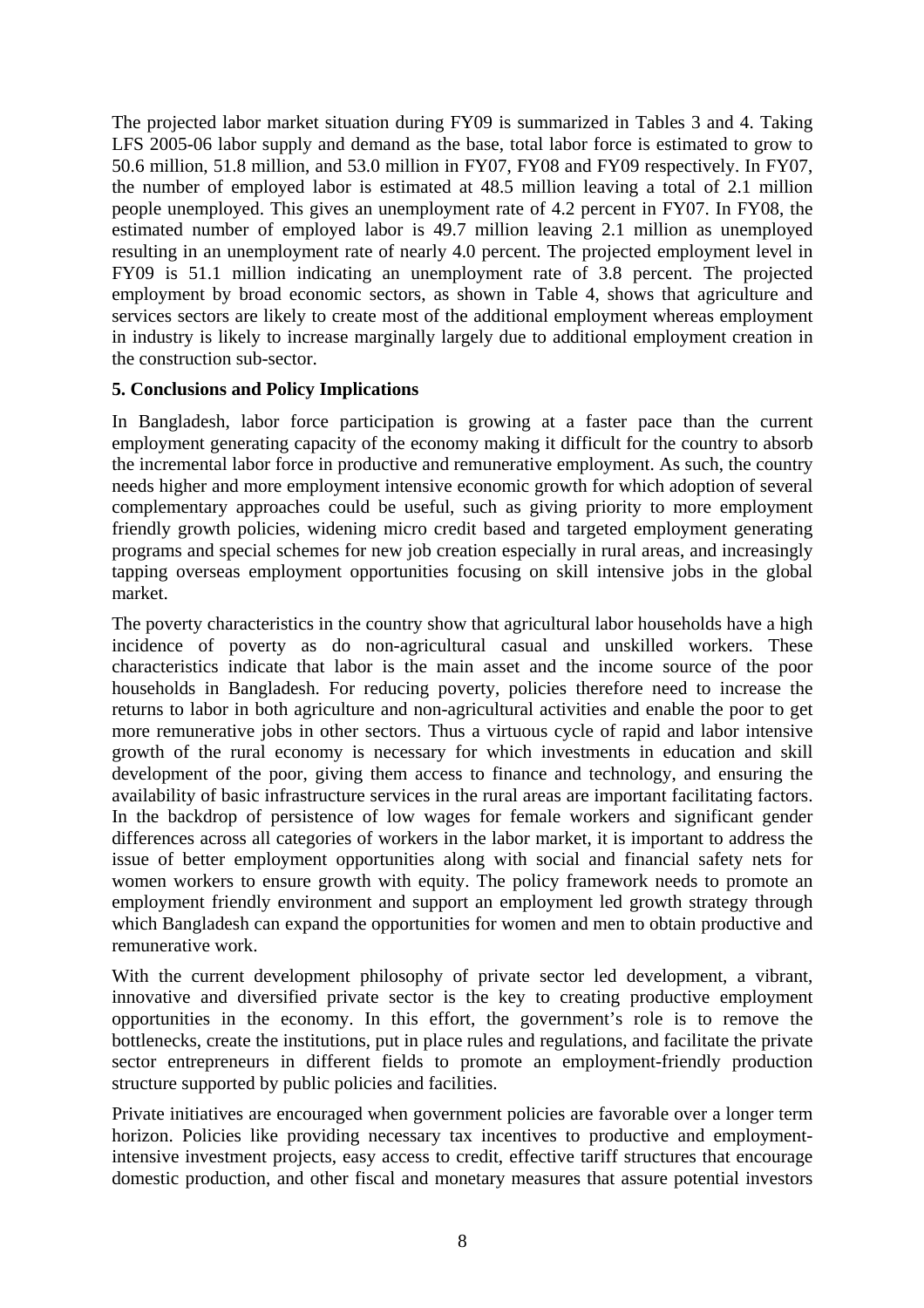about the long term viability of their investments are critical factors that are required to flourish private entrepreneurship in the country. In view of the existing labor market developments, several issues need specific attention that include generating remunerative employment opportunities for unemployed or underemployed female and youth labor.

Obviously, the economy would generate sustained labor demand if it can ensure sustained growth of output. For the employment strategy, the composition of output growth is equally important particularly the one that encourages and supports the sectors that generate employment and income entitlements to the poor. Moreover, in the current era of globalization, the sources of output and employment growth are likely to shift constantly in importance leading to varying prospects of different social groups, some of whom would be gainers and some losers. Therefore, while new sources of growth by creating more effective employment opportunities for women must be tapped, complementary measures are needed to mitigate and manage the negative consequences of globalization and job loss.

Opportunities for work refer to the need for all persons (women and men) who want work to be able to find work, since poverty reduction is not possible without work itself. Therefore, the underlying concept of work has to be a broad one, encompassing all forms of economic activity, including self-employment, unpaid family work, and wage employment in both formal and informal sectors. As one would expect, wage and salary employment in the formal sector usually has higher and more regular earnings, better benefits, and wider social protection than self-employment. In Bangladesh, self-employed labor (including unpaid family labor) forms the vast majority of the employed labor force. Moreover, an important limitation of informal employment especially in the rural areas is the high incidence of seasonality (e.g. *'monga'* in the northern region). During the off season (which is linked with the agricultural production cycle), employment in the rural areas usually shrinks. It means that employment and income of some workers remain unprotected round the year due to seasonal unemployment and/or underemployment. Tied to this are various labor market rigidities and skill mismatch which make productive work more inaccessible to the majority of the workers in the informal sector and in the rural areas.

In this context, the government's plan to introduce a new program titled '100 days employment generation' in FY09 to ensure employment of the unemployed rural poor for at least 100 days (in particular during mid-October to mid-January and mid-March to mid-May periods) can play a useful role in providing guaranteed employment especially during the lean periods. Similarly, micro credit and other targeted programs have been expanded to generate employment for the poor in the country. In view of the existing labor market situation, however, apart from creating productive employment opportunities through new allocations/investments, issues that act as constraints to acquiring knowledge, providing skills, and promoting employability of the unemployed and the underemployed are important to address the unemployment and underemployment problems in the country.

In Bangladesh, economic progress and well-being of the people hinges largely on the development and sustenance of a strong and vibrant industrial sector which in turn depends on rapid growth of small and medium enterprises (SMEs). It is recognized that SMEs have a significant role in employment generation, poverty reduction, and overall economic growth in Bangladesh. The SMEs typically constitute labor intensive industries with relatively low capital intensity. As such for a country like Bangladesh which is labor abundant and capital scarce, SMEs have a natural comparative advantage. Therefore, particular attention needs to be given to policies that promote SME activities with increased participation of women and for developing entrepreneurship in formal and informal sectors. In recognition of the strategic importance of SMEs in promoting industrial growth, employment generation and poverty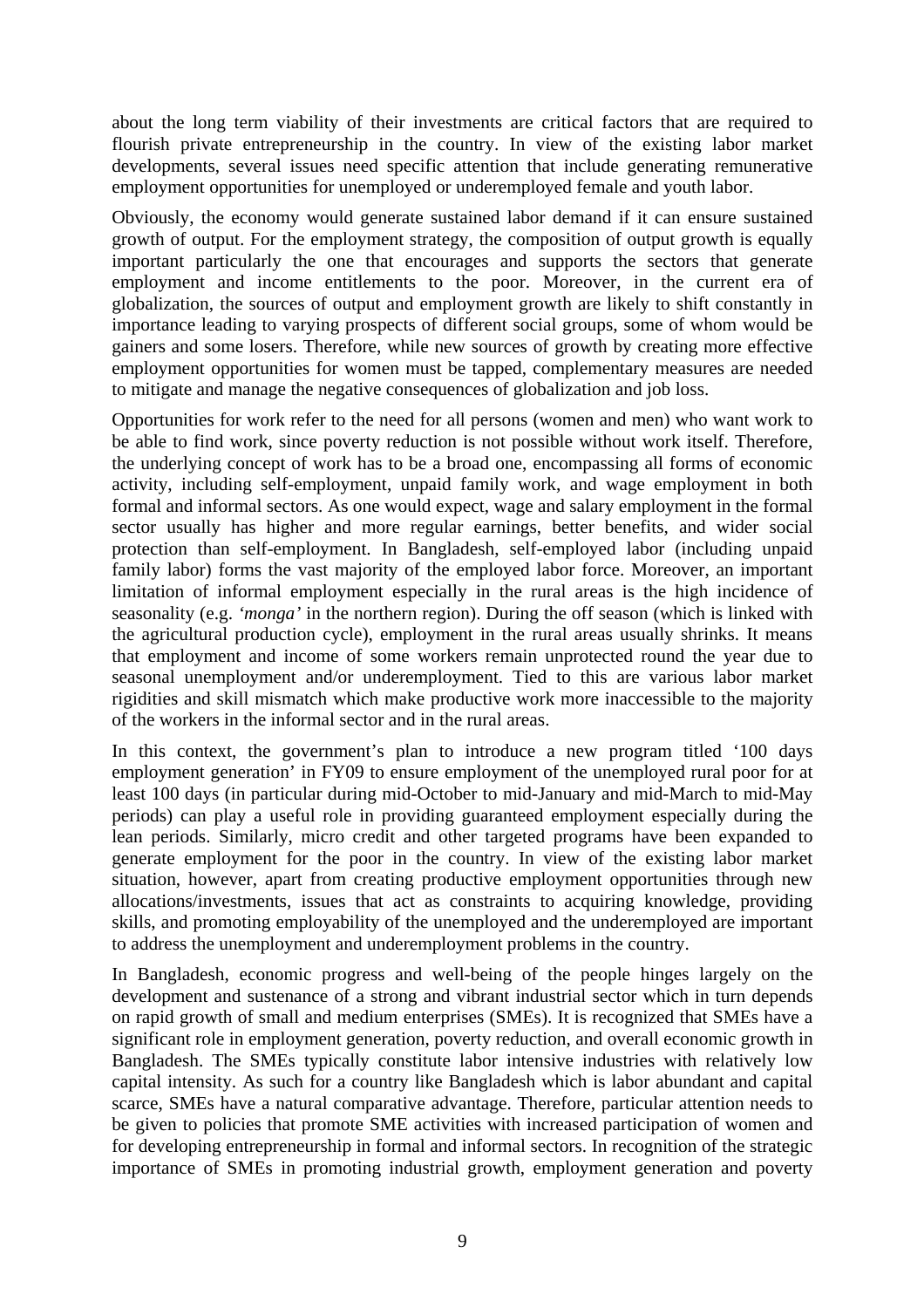alleviation, the SME sector has already been declared as a priority sector and various measures have been initiated to help maximize growth of SMEs which in turn would help in generating employment and reducing poverty in the country over time.

For sustaining poverty reduction, a well-articulated employment strategy toward the goal of full, productive employment is required along with a complementary social protection strategy that aims at reducing the vulnerability of the population living in poverty, enabling the poor to meet their basic needs, and preventing the vulnerable people from falling into poverty as a result of contingencies. In this context, guaranteeing employment through various social safety net and public works programs is particularly important especially in the rural areas. In addition, current labor market policies and programs endorse social safety net programs that particularly focus on reducing income uncertainty and variability and maintaining a minimum standard of living. Further to new programs like rural employment and road maintenance program (RERMP), coverage as well as allocation for socially and physically vulnerable population can be increased under the government's targeted programs to provide employment and other benefits to the underprivileged people.

In the backdrop of continuous integration, the global market for new employment is becoming increasingly competitive. In addition to cost and quality factors, specific labor standards (child labor, workers' right to organize, health and safety, and similar other concerns) as well as environmental standards are increasingly being imposed on exports from developing countries. Although some might regard these 'social clauses' as protectionist measures, the fact is that they do matter to an ever-growing segment of the global consumers. It would thus be worthwhile for Bangladesh to search for the best ways to address these pressures by looking for new destinations and new professions for the youth educated labor in Bangladesh to meet the international labor market demand. In this regard, in line with the growing international labor demand, necessary technical education needs to be provided to the growing youth labor force. Thus, to promote overseas employment it may be useful to undertake integrated market surveys of overseas demand by country and skill category, and introduce revisions in existing training curriculums and undertake new training courses in potential areas. At the same time, creating and managing institutional, technical, and financial infrastructure for proper training and unhindered outflow of trained people abroad would be necessary. In view of protecting the rights and interests of the overseas workers, regular monitoring of the conditions of migrant workers and undertaking appropriate measures would help the migrant workers to remit more to the country.

In view of the current compulsions, several elements should feed into developing an appropriate employment strategy for Bangladesh:

- Public–private partnerships for transforming growing sub-sectors into creators of quality jobs through diversification and moving toward higher value added products.
- The small and medium enterprises (SMEs) constitute an essential feature of growthoriented sub-sectors with prospects of generating employment opportunities in formal and informal sectors through creating a new class of entrepreneurs. Flourishing of SMEs requires creation of supportive policy and regulatory environments including easy access to the credit market.
- **Implementation of policies, measures, and programs aimed at improving productivity** and earnings in the informal economy.
- Greater importance to human capital covering higher education, core competencies, more relevant technical skills, health and nutrition, and similar other measures to match domestic as well as global demand of the labor market.